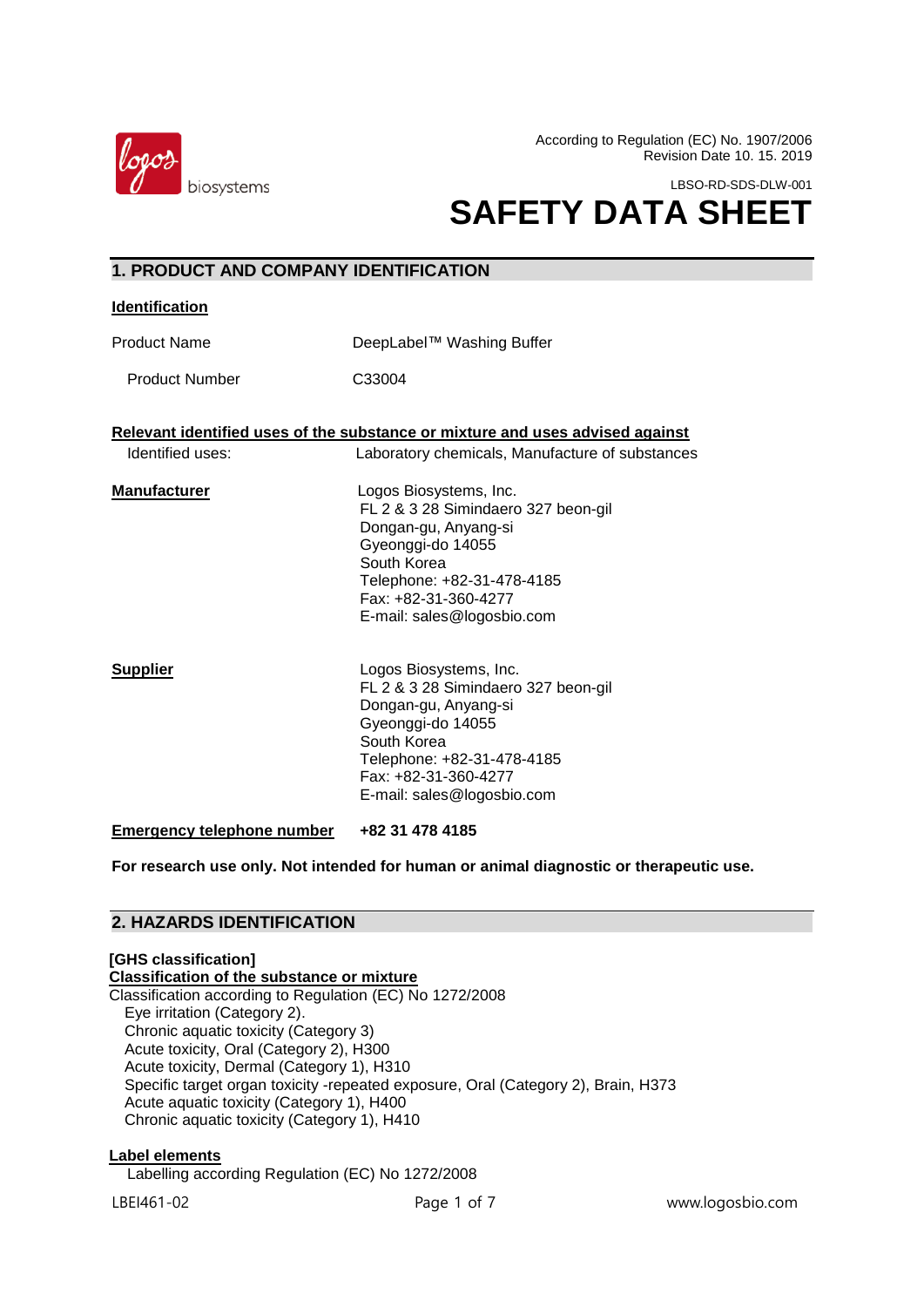Hazard pictograms



Signal wordWarning

Hazard statements

H302 – Harmful if swallowed.

H319 – Causes serious eye irritation.

H412 – Harmful to aquatic life with long lasting effects.

Precautionary statements

P264 – Wash skin thoroughly after handling. (H302) (H315) (H319) (H372)

P270 – Do not eat, drink, or smoke when using this product. (H302) (H372)

P273 – Avoid release to the environment. (H402)

P280 – Wear protective gloves, eyewear, clothing and face protection. (H315) (H319) (H340) (H350) (H361)

P301 + P312 + P330 – IF SWALLOWED: Rinse mouth. Call a POISON CENTER or doctor/physician if you feel unwell. (H302)

P305 + P351 + P338 – IF IN EYES: Rinse cautiously with water for several minutes. Remove contact lenses, if present and easy to do so. Continue rinsing.

P337 + P313 – If eye irritation persists: Get medical advice/attention.

P501 – Dispose of contents/container to an approved waste disposal plant.

# **Other hazards**

None

# **3. COMPOSITION / INFORMATION ON INGREDIENTS**

# **Mixtures**

| <b>Synonyms</b> | <b>Formula</b>   | CAS No.      | Weight %        |
|-----------------|------------------|--------------|-----------------|
| Trade secret    | Trade secret     | Trade secret | 0.1%            |
| Trade secret    | Trade secret     | Trade secret | $0.5 - 1%$      |
| Trade secret    | Trade secret     | Trade secret | $0.01 - 0.02\%$ |
| Trade secret    | Trade secret     | Trade secret | $0.02 - 0.04\%$ |
| Sodium azide    | NaN <sub>3</sub> | 247-852-1    | 0.05%           |

# **4. FIRST AID MEASURES**

# **Description of first aid measures**

|                        | Rinse immediately with plenty of water, also under the        |
|------------------------|---------------------------------------------------------------|
| In case of eye contact | eyelids, for at least 15 minutes. Immediate medical attention |
|                        | is reauired.                                                  |

 $\overline{a}$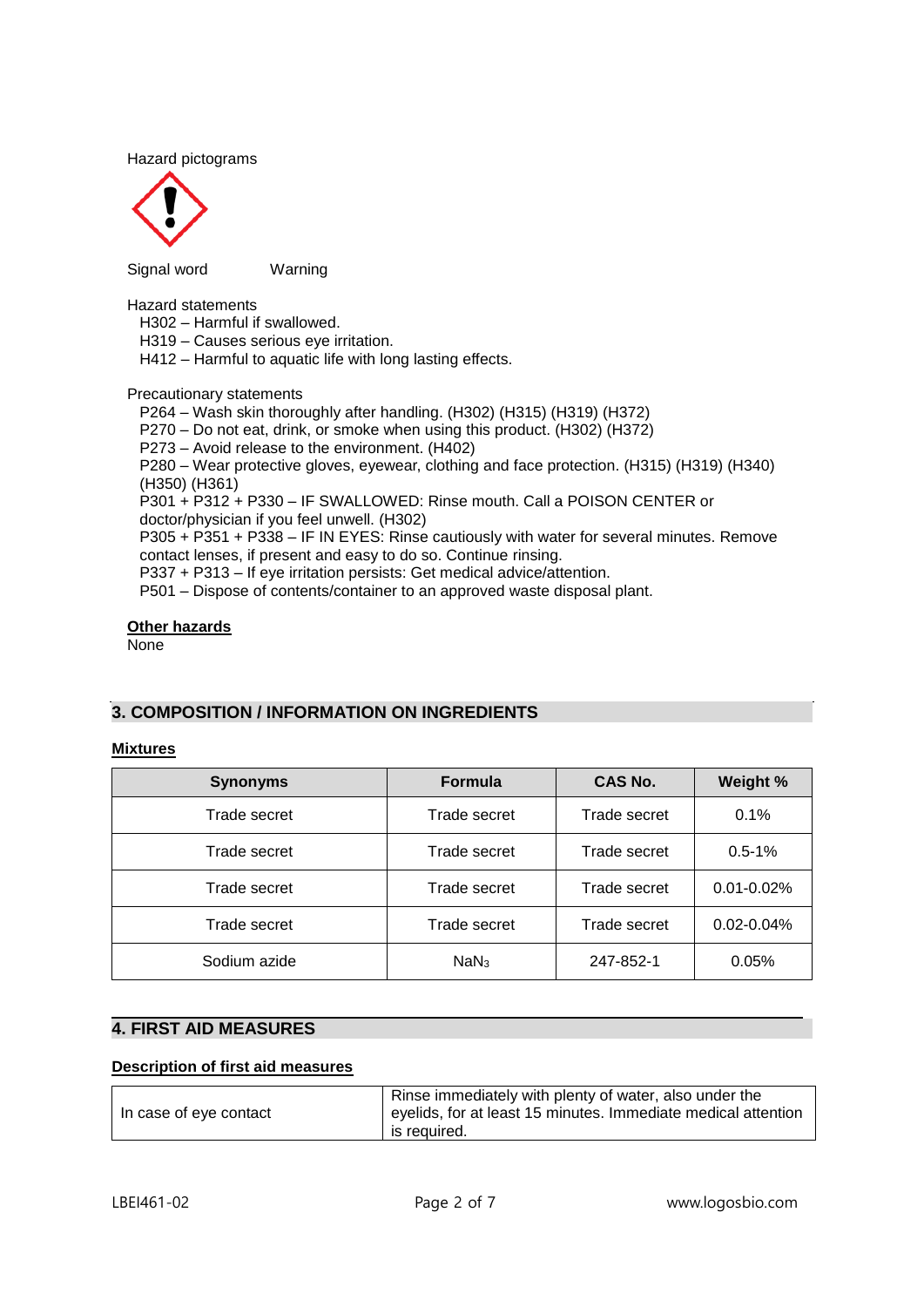| In case of skin contact                                                          | Wash off immediately with plenty of water for at least 15<br>minutes. Remove and wash contaminated clothing before<br>re-use. Immediate medical attention is required |
|----------------------------------------------------------------------------------|-----------------------------------------------------------------------------------------------------------------------------------------------------------------------|
| After inhalation                                                                 | Move to fresh air. If not breathing, give artificial respiration.<br>Call a physician or Poison Control Centre immediately                                            |
| After swallowing                                                                 | Induce vomiting and call for medical help.                                                                                                                            |
| Indication of any immediate medical<br>attention and special treatment<br>needed | No further relevant information available                                                                                                                             |

# **5. FIRE-FIGHTING MEASURES**

# **Extinguishing media**

# **Suitable extinguishing media**

Use water spray, alcohol-resistant foam, dry chemical or carbon dioxide.

# **Special hazards arising from the substances or mixture**

Carbon oxides, Sodium oxide

# **Advice of fire-fighters**

# **Protective equipment**

As in any fire, wear self-contained breathing apparatus pressure-demand, MSHA/NIOSH (approved or equivalent) and full protective gear.

# **Further information**

No further relevant information available

# **6. ACCIDENTAL RELEASE MEASURES**

# **Personal precautions, protective equipment and emergency procedures**

Use appropriate protective equipment. Avoid breathing vapours, mist or gas. Ensure adequate ventilation.

# **Environmental precautions**

Prevent further leakage of spillage if safe to do so. Do not let product enter drains. Discharge into the environment must be avoided.

# **Methods and materials for containment and cleaning up**

Take up mechanically and collect in suitable container for disposal. Absorb with liquid-binding material (sand, diatomite, acid binders, universal binders, sawdust).

# **Reference to other sections**

No further relevant information available

# **7. HANDLING AND STORAGE**

# **Precautions for safe handling**

Always wear recommended Personal Protective Equipment (mask, glove). Avoid contact with skin and eyes. Avoid formation of dust and aerosols. Provide appropriate exhaust ventilation at places where dust is formed.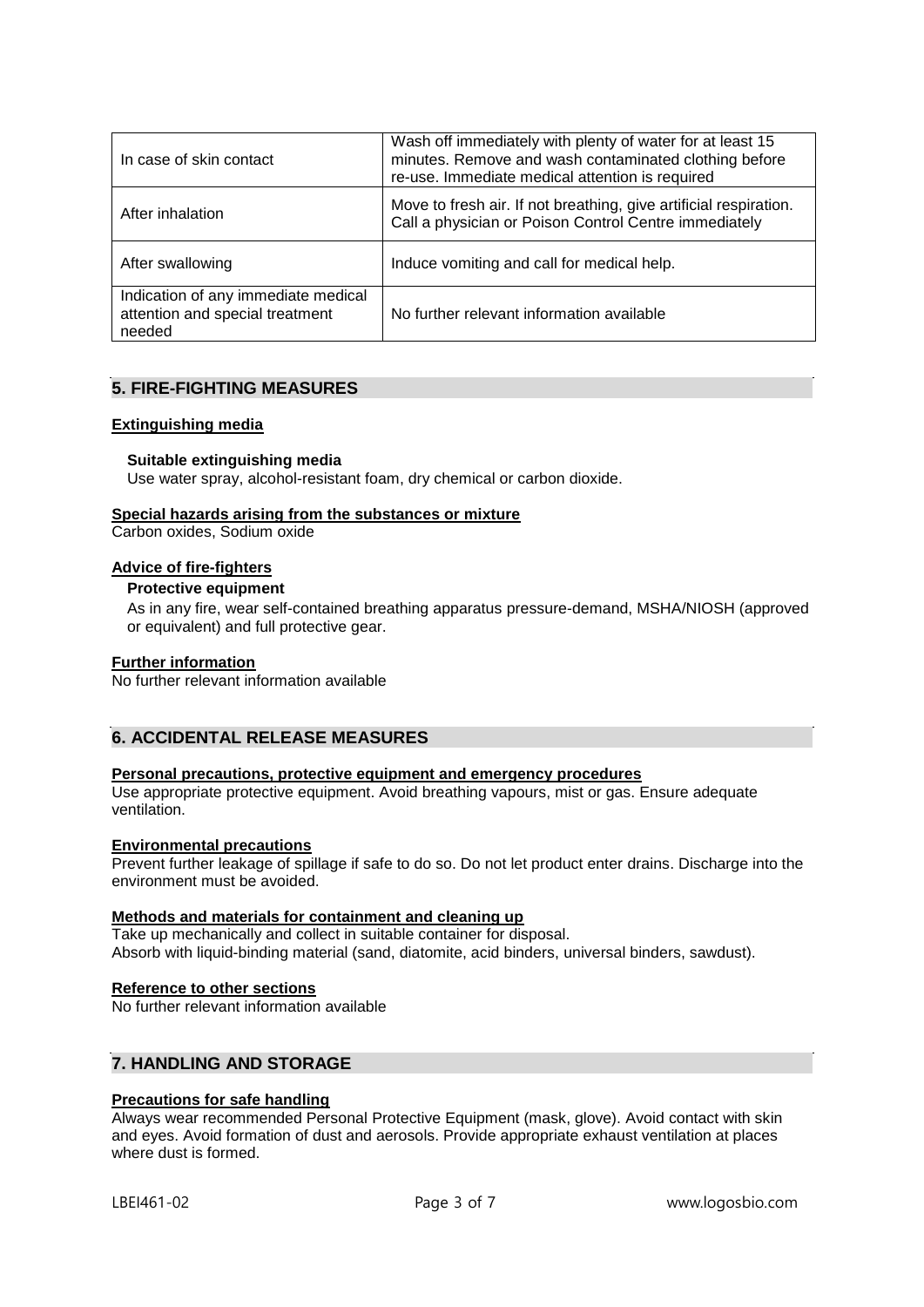# **Conditions for safe storage, including any incompatibilities**

Store in cool place. Keep container tightly closed in a dry and well-ventilated place.

# **Specific end use(s)**

No further relevant information available

# **8. EXPOSURE CONTROLS / PERSONAL PROTECTION**

# **Control parameters**

Components with workplace control parameters

# **Exposure controls**

#### **Appropriate engineering controls**

Avoid contact eyes, skin. Wash hands immediately after handling

#### **Personal protective equipment**

| <b>Respiratory protection</b>               | Hood                                                |
|---------------------------------------------|-----------------------------------------------------|
| <b>Hand protection</b>                      | Protective gloves                                   |
| Eye protection                              | Safety glasses                                      |
| <b>Skin and Body protection</b>             | Handle with Protective gloves and wear lab clothing |
| <b>Control of Environmental</b><br>exposure | Hood                                                |

# **9. PHYSICAL AND CHEMICAL PROPERTIES**

# **Information on basic physical and chemical properties**

| Appearance                                   | Form: liquid      |
|----------------------------------------------|-------------------|
| Odour                                        | <b>Odourless</b>  |
| <b>Odour Threshold</b>                       | No data available |
| рH                                           | [7.3]             |
| <b>Melting point/freezing point</b>          | No data available |
| Initial boiling point and boiling range      | $100^{\circ}$ C   |
| <b>Flash point</b>                           | No data available |
| <b>Evaporation rate</b>                      | No data available |
| Flammability (solid, gas)                    | No data available |
| Upper/lower flammability or explosive limits | No data available |
| Vapour pressure                              | No data available |
| <b>Vapour density</b>                        | No data available |
| <b>Specific Gravity/Relative density</b>     | No data available |
| <b>Solubility</b>                            | Fully miscible    |
| Partition coefficient: n-octanol / water     | No data available |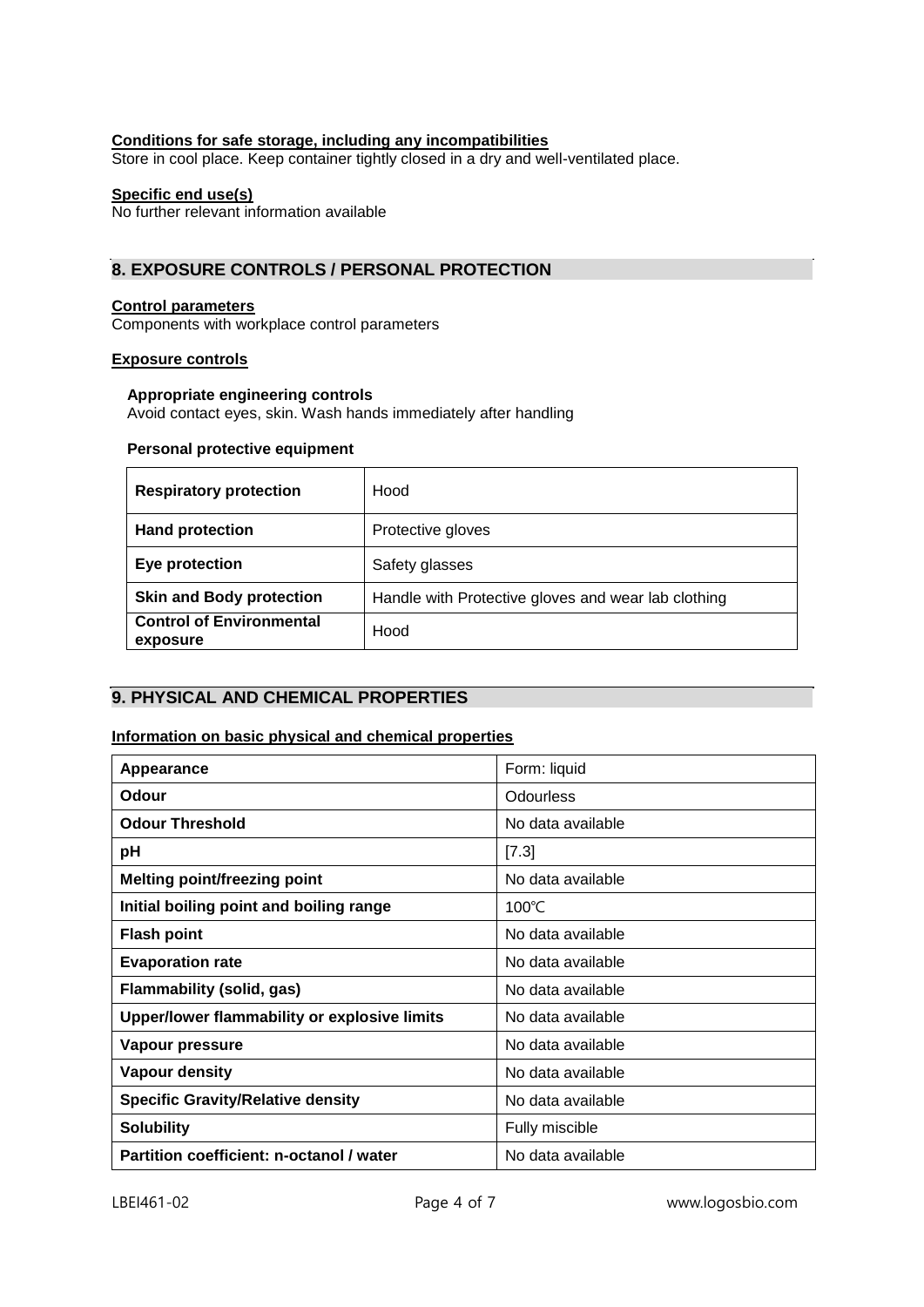| <b>Auto-ignition temperature</b> | No data available   |
|----------------------------------|---------------------|
| <b>Decomposition temperature</b> | No data available   |
| <b>Viscosity</b>                 | l No data available |
| <b>Dynamic viscosity</b>         | No data available   |

# **10. STABILITY AND REACTIVITY**

#### **Stability**

| <b>Stability</b>  | Stable under recommended storage conditions |
|-------------------|---------------------------------------------|
| <b>Reactivity</b> | No further relevant information available   |

# **Possibility of hazardous reactions**

No further relevant information available

#### **Conditions to avoid**

No further relevant information available

#### **Incompatible materials**

Strong acids, Strong bases, Strong oxidizing agents, Halogenated hydrocarbon, Metals, Acids, Acid chlorides, Hydrazine, Dimethyl sulfate, Inorganic acid chlorides

#### **Hazardous decomposition products**

Sodium oxides

# **11. TOXICOLOGICAL INFORMATION**

# **Acute toxicity**

No further relevant information available

#### **Skin corrosion/irritation**

No skin irritation – 15min (reconstructed human epidermis)

#### **Serious eye damage/eye irritation**

No eye irritation – 4h (Bovine cornea)

# **Respiratory or skin sensitization**

Does not cause skin sensitization (Mouse)

# **Germ cell mutagenicity**

No further relevant information available

#### **Carcinogenicity**

No further relevant information available

#### **Reproductive toxicity**

No further relevant information available

#### **Specific target organ toxicity – single exposure** No further relevant information available

#### **Specific target organ toxicity – repeated exposure**

Oral – May cause damage to organs through prolonged or repeated exposure (Brain)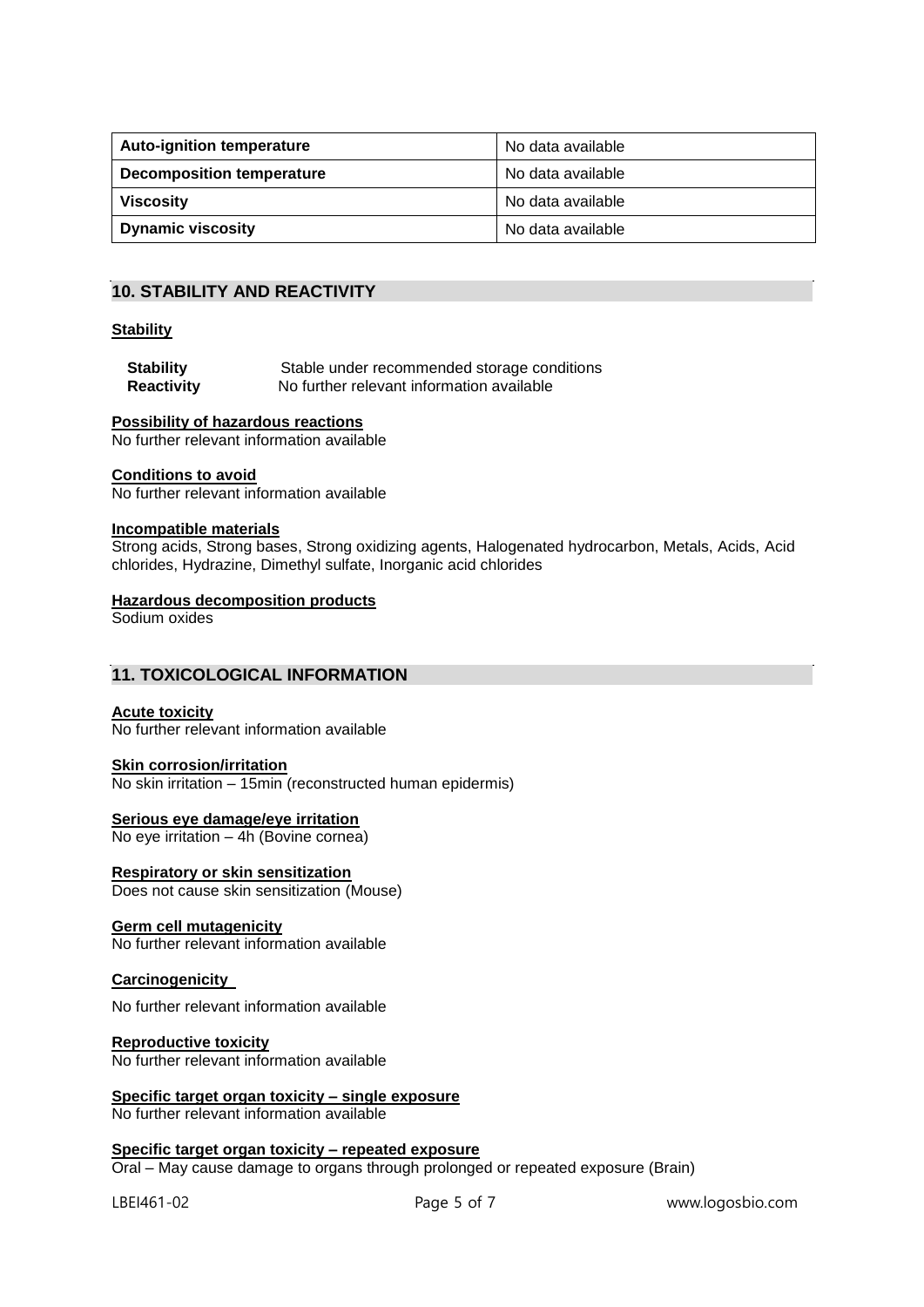**Aspiration hazard** No further relevant information available

**Potential health effects** No further relevant information available

**Additional Information**

No further relevant information available

# **12. ECOLOGICAL INFORMATION**

**Toxicity** No further relevant information available

# **Persistence and degradability**

No further relevant information available

# **Bioaccumulative potential**

No further relevant information available

**Mobility in soil** No further relevant information available

# **Results of PBT and vPvB assessment**

No data available

# **Other adverse effects**

No further relevant information available

# **13. DISPOSAL CONSIDERATIONS**

# **Waste treatment methods**

# **Product**

Hand over to hazardous waste disposer

# **Contaminated packaging**

Accord to official regulations

# **14. TRANSPORT INFORMATION**

| UN number                          | ADR/RID: -      | IMDG: -         | IATA: -         |
|------------------------------------|-----------------|-----------------|-----------------|
|                                    |                 |                 |                 |
|                                    | ADR/RID: Not    | IMDG: Not       | IATA: Not       |
| UN proper shipping name            | dangerous goods | dangerous goods | dangerous goods |
|                                    |                 |                 |                 |
| <b>Transport hazard class (es)</b> | $ADR/RID: -$    | IMDG: -         | IATA: -         |
| Packaging group                    | ADR/RID: -      | IMDG: -         | IATA: -         |